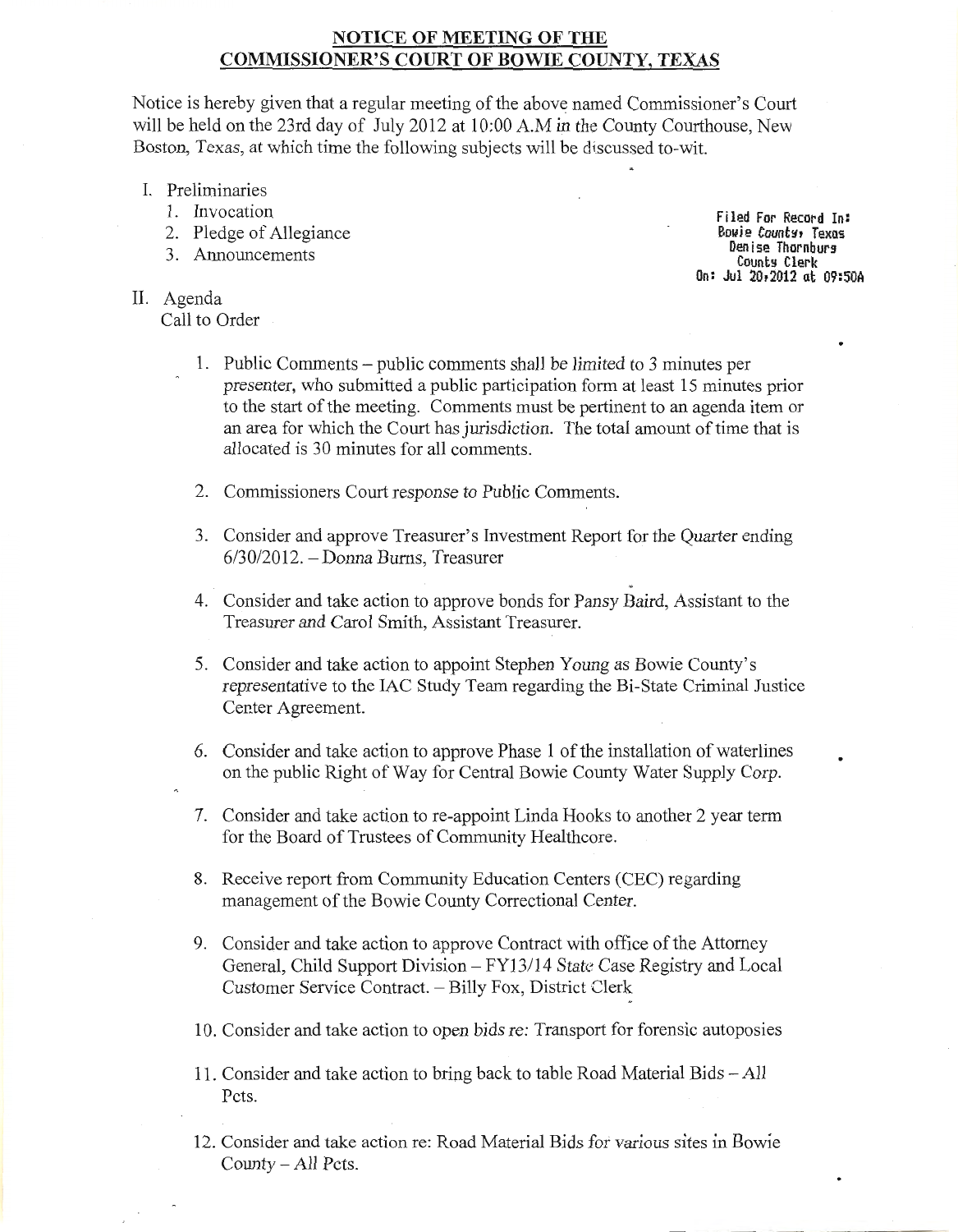- 13. Update report from Judge Lacy re: 2011 -2012 Bowie County Corrections Center Budget Performance.
- **14.** Consider and take possible action to approve requested budget amendments for FY2011 - 2012
- 15. Consider and take action re: payment of accounts payable.
- 16. Consider and take action to approve or to amend minutes as an order of the court.

III. Adjournment

For COMMISSIONER'S COURT

This notice of meeting was posted **in** the locked bulletin board located on the first floor of the west side of the Bowie County Courthouse and on the inside facing outward of the north window of the Bowie County Courthouse, readily accessible to the general public at **all** times, on the 20th day of July, 2012 at 10:00 A.M. and remained posted for at least 72 continuous hours preceding the scheduled time of said meeting.

Any invocation that may be offered before the official start of the meeting of the Court shall be the voluntary offering of a private citizen, to and for the benefit of the Court. The views or beliefs expressed by the invocation speaker have not been previously reviewed or approved by the Court and do not necessarily represent the religious beliefs or views of the Court in part or as a whole. No member of the community is required to attend or participate in the invocation and such decision will have no impact on their right to actively participate in the business of the Court.

Dated the 20th day of July 20

Chris Goodsell, Agend **Bowie County**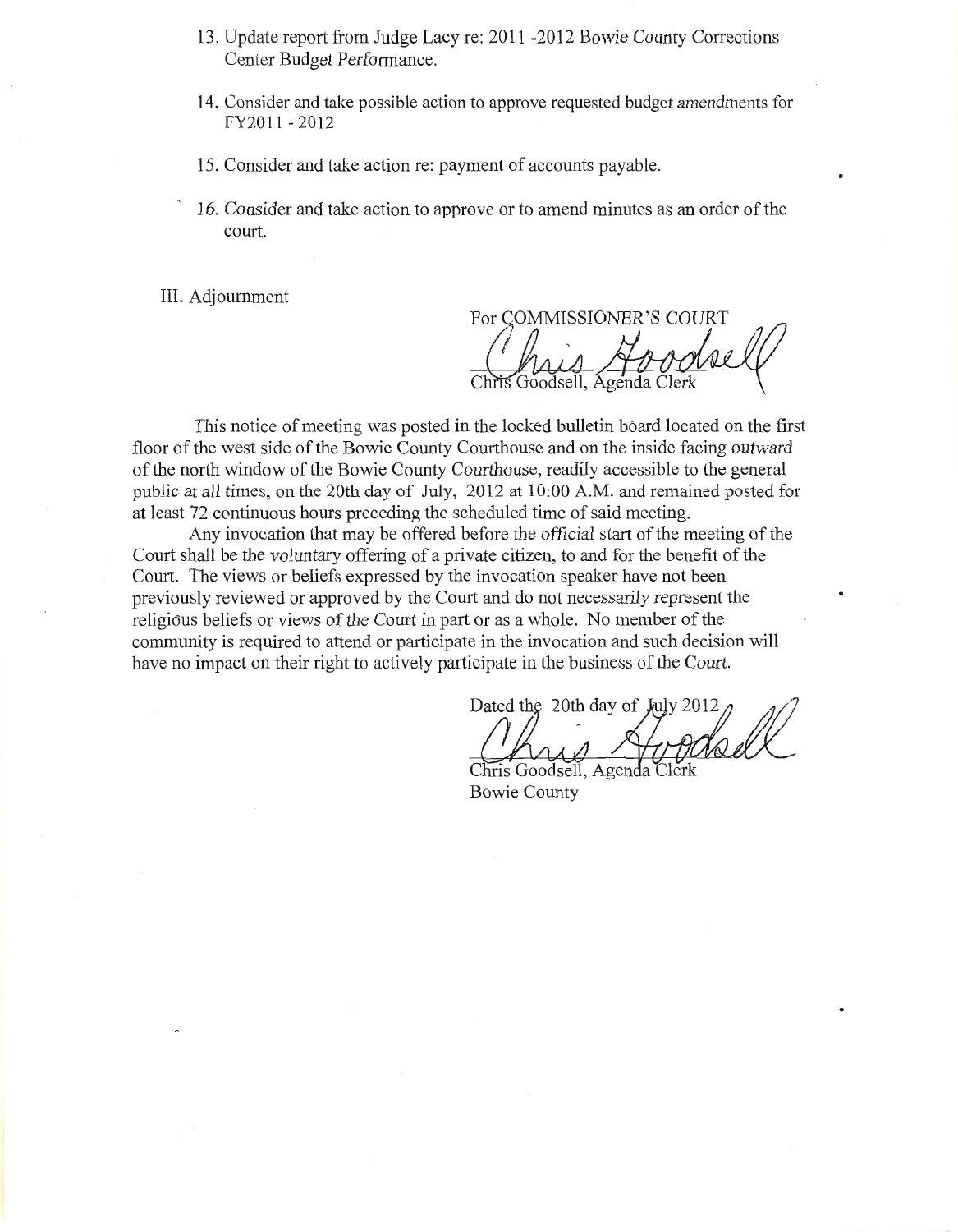## COMMISSIONER'S COURT MINUTES JULY 23, 2012

BE IT REMEMBERED, that on this 23<sup>rd</sup> day of July, 2012, the HONORABLE COMMISSIONER'S COURT of Bowie County, Texas met in REGULAR SESSION at the Courthouse of said County in New Boston, Texas after due notice had been posted on the 20<sup>th</sup> day of July, 2012 with the HONORABLE JUDGE STERLING LACY present and presiding with the following Commissioners being present.

| Jack Stone              | <b>Commissioner Pct. #1</b> |
|-------------------------|-----------------------------|
| John Addington (absent) | <b>Commissioner Pct. #2</b> |
| Kelly Blackburn         | <b>Commissioner Pct. #3</b> |
| Pat McCoy               | <b>Commissioner Pct. #4</b> |

Also in attendance were the following County Officials: Auditor William Tye, County Clerk Denise Thornburg, and the following staff members also present on the dais: Purchasing Agent Chris Goodsell and Administrative Assistant Rachael Cherry.

### PRELIMINARIES

In accordance with the Bowie County official policy on meeting Invocations, County Judge Sterling Lacy read the following statement.

Any Invocation that may be offered before the official start of the meeting of the Court shall be the voluntary offering of a private citizen, to and for the benefit of the Court. The views or beliefs expressed by the Invocation speaker have not been previously reviewed or approved by the Court and do not necessarily represent the religious beliefs or views of the Court in part or as a whole. No member of the community is required to attend or participate in the Invocation and such decision will have no impact on their right to actively participate in the business of the Court.

#### -'INVOCATION

Linda White

## PLEDGE

Pledge of Allegiance to the United States of America

## ANNOUNCEMENTS

None

#### REGULAR AGENDA ITEMS

Court convened at 10:05 A.M. when the following ORDERS, JUDGMENTS And DECREES were had and ORDERED spread upon the minutes of the Court to-wit.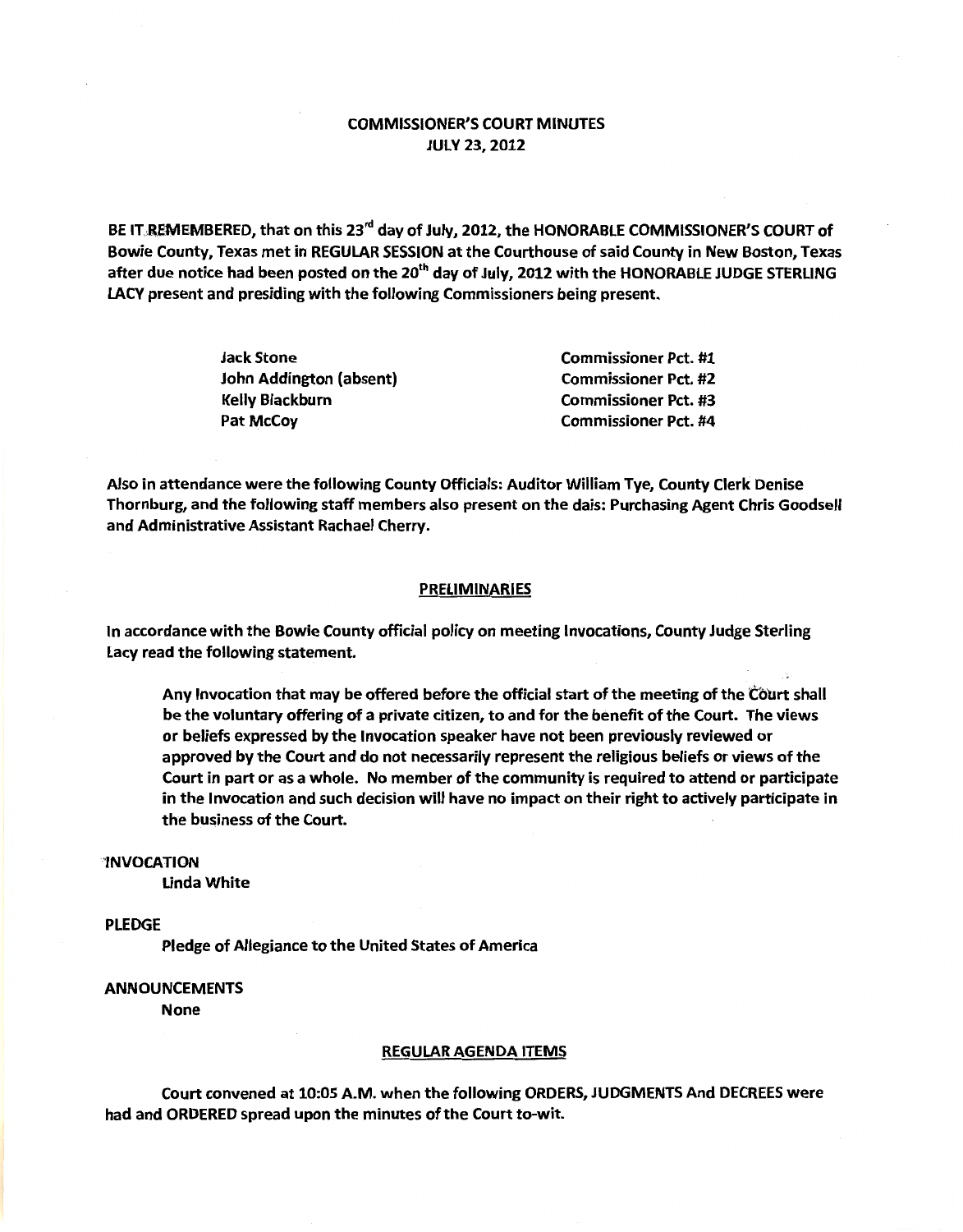Item 1: There were no Public Comments.

Item 2: There were no Commissioner's Court Response to Public Comments.

- Item 3: On this 23<sup>rd</sup> day of July, 2012, a motion was made by Commissioner Pat McCoy and duly second by Commissioner Jack Stone to approve the Treasurer's Investment Report for the Quarter ending 6/30/2012-Donna Burns, Treasurer. Motion was put to a vote and all voted aye and none opposed.
- Item 4: On this 23<sup>rd</sup> day of July, 2012, a motion was made by Commissioner Kelly Blackburn and duly second by Commissioner Jack Stone to approve bonds for Pansy Baird, Assistant to the Treasurer and Carol Smith, Assistant Treasurer. Motion was put to a vote and all voted aye and none opposed. Motion carried.
- Item 5: On this  $23^{rd}$  day of July, 2012, a motion was made by Judge Lacy and duly second by Commissioner Pat McCoy to appoint Stephen Young as Bowie County's representative to the lAC Study team regarding the Bi-State Criminal Justice Center Agreement. Motion was put to a vote and all voted aye and none opposed. Motion carried.
- Item 6: On this 23rd day of July, 2012, a motion was made by Commissioner Pat McCoy and duly second by Commissioner Kelly Blackburn to approve Phase I of the installation of waterlines on the public Right of Way for Central Bowie County Water Supply Corp. Phase II has already been approved, which was the funding issue of the plan (Pct. 3 and Pct. 4) Motion was put to a vote and all voted aye and none opposed. Motion carried.
- Item 7: On this  $23^{rd}$  day of July, 2012, a motion was made by Judge Lacy and duly second by Commissioner Pat McCoy to approve the re-appointment of Linda Hooks to another 2 year term for the Board of Trustees of Community Healthcore. Motion was put to a vote and all voted aye and none opposed. Motion carried.
- Item 8: Mr. James McCormack, Regional Director of Community Education Centers and Shane Campbell, Warden of Community Education Centers (CEC) gave a presentation to the Court regarding the management of the Bowie County Correctional Center.
- Item 9: On this 23<sup>rd</sup> day of July, 2012, a motion was made by Commissioner Jack Stone and duly second by Commissioner Kelly Blackburn to approve a Contract with Office of the Attorney General, Child Support Division-FY 13/14 State Case Registry and Local Customer Service Contract-Billy Fox, District Clerk. Motion was put to a vote and all voted aye and none opposed. Motion carried.
- Item 10: On this 23<sup>rd</sup> day of July, 2012, a motion was made by Commissioner Pat McCoy and duly second by Commissioner Jack Stone to table the opened bids regarding Transport for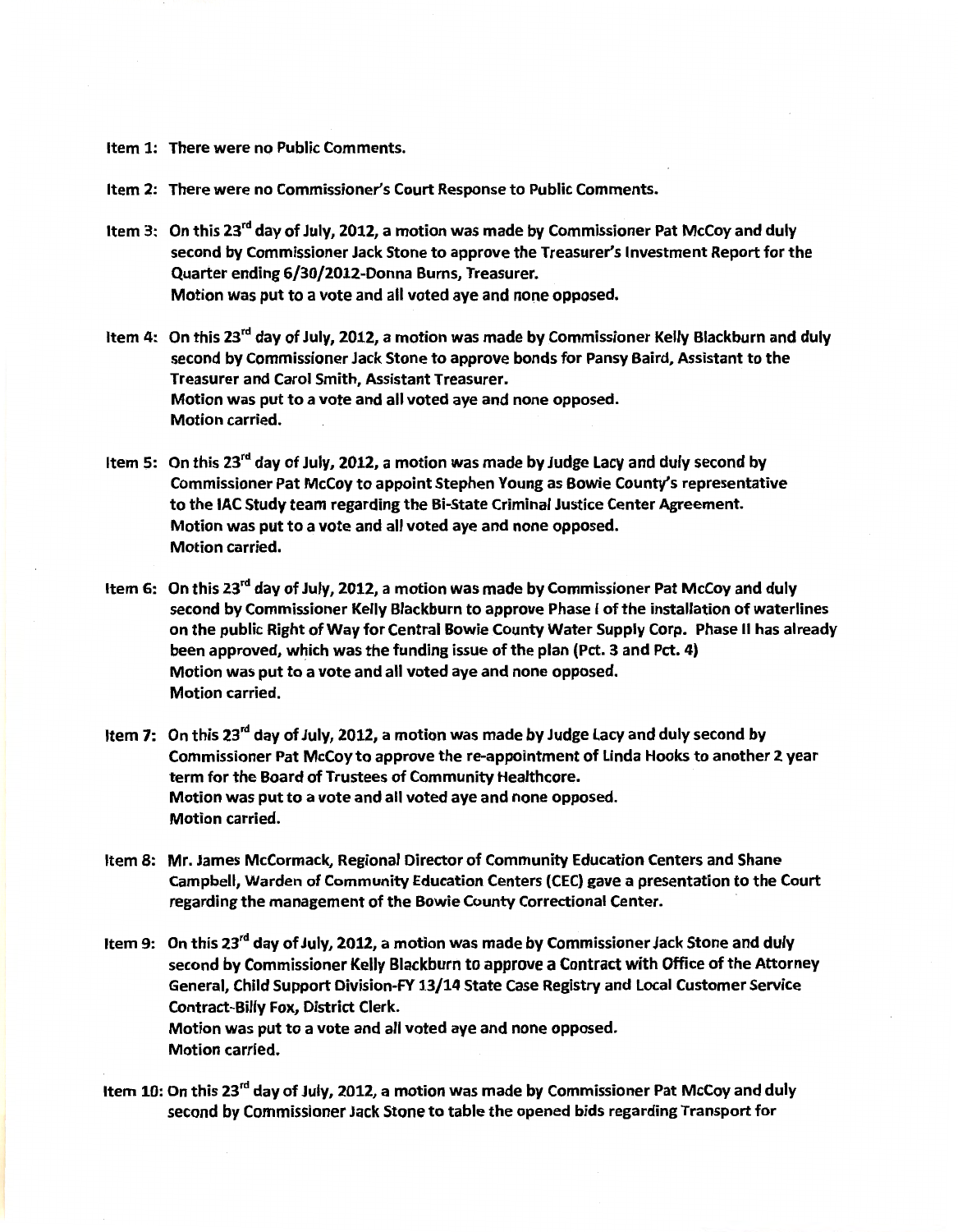forensic autopsies. Motion was put to a vote and all voted aye and none opposed. Motion carried.

- Item 11: On this 23<sup>rd</sup> day of July, 2012, a motion was made by Commissioner Pat McCoy and duly second by Commissioner Kelly Blackburn to bring back to table. Road Material bids -- All Pcts. Motion was put to a vote and all voted aye and none opposed. Motion carried.
- Item 12: On this 23<sup>rd</sup> day of July, 2012, a motion was made by Commissioner Pat McCoy and duly second by Commissioner Kelly Blackburn to approve all listed bids with the exception of Item 18 (Hot Oil Sand), Item 41 (Gravel) and Item 54 (Pea Gravel). Motion was put to a vote and all voted aye and none opposed. Motion carried.

On this 23<sup>rd</sup> day of July, 2012, a motion was made by Commissioner Pat McCoy and duly second by Commissioner Jack Stone to approve items 18 (Hot Oil Sand), 41 (Gravel) and 54 (Pea Gravel) with the condition that they meet the specifications, availability and requirements set by the Commissioners.

Motion was put to a vote and all voted aye and none opposed. Motion carried.

- Item 13: Judge Lacy gave an updated report regarding the 2011-2012 Bowie County Corrections Center Budget Performance showing a \$1.7 million projected surplus. Taxpayers will pay \$2.8 million this year compared to \$4.3 million last year.
- Item 14: On this 23<sup>rd</sup> day of July, 2012, a motion was made by Commissioner Jack Stone and duly second by Commissioner Pat McCoy to approve the requested budget amendments for FY 2011-2012. Auditor William Tye stated *11* there were a number of departments and each of the line items listed are within the same department, not taking out of one department and putting into another department, just rearranging line items so the bills that are being paid today won't look like they are overbudget." See Exhibit "A" attached hereto and incorporated herein by reference.

Motion was put to a vote and all voted aye and none opposed. Motion carried.

Item 15: On this 23<sup>rd</sup> day of July, 2012, a motion was made by Commissioner Pat McCoy and duly second by Commissioner Kelly Blackburn to pay accounts payable. Judge Lacy asked Auditor William Tye the following questions: *<sup>11</sup>*Do any of the items that you are presenting to the Court today for approval cause any department to exceed their budget appropriation for this year?" Mr. Tye's response: "The only department that I know of is the Juvenile Probation Department, but we will get money back from the State to cover those expenses. I'm not going to make any budget amendments, no need to cause we'll get money back from State." Judge Lacy asked, "If somebody looked at it before we get the money back it looks like it is over but, we know that the money is coming before the end of the budget year?" Mr. Tye's response: "that is correct".

Motion was put to a vote and all voted aye and none opposed. Motion carried.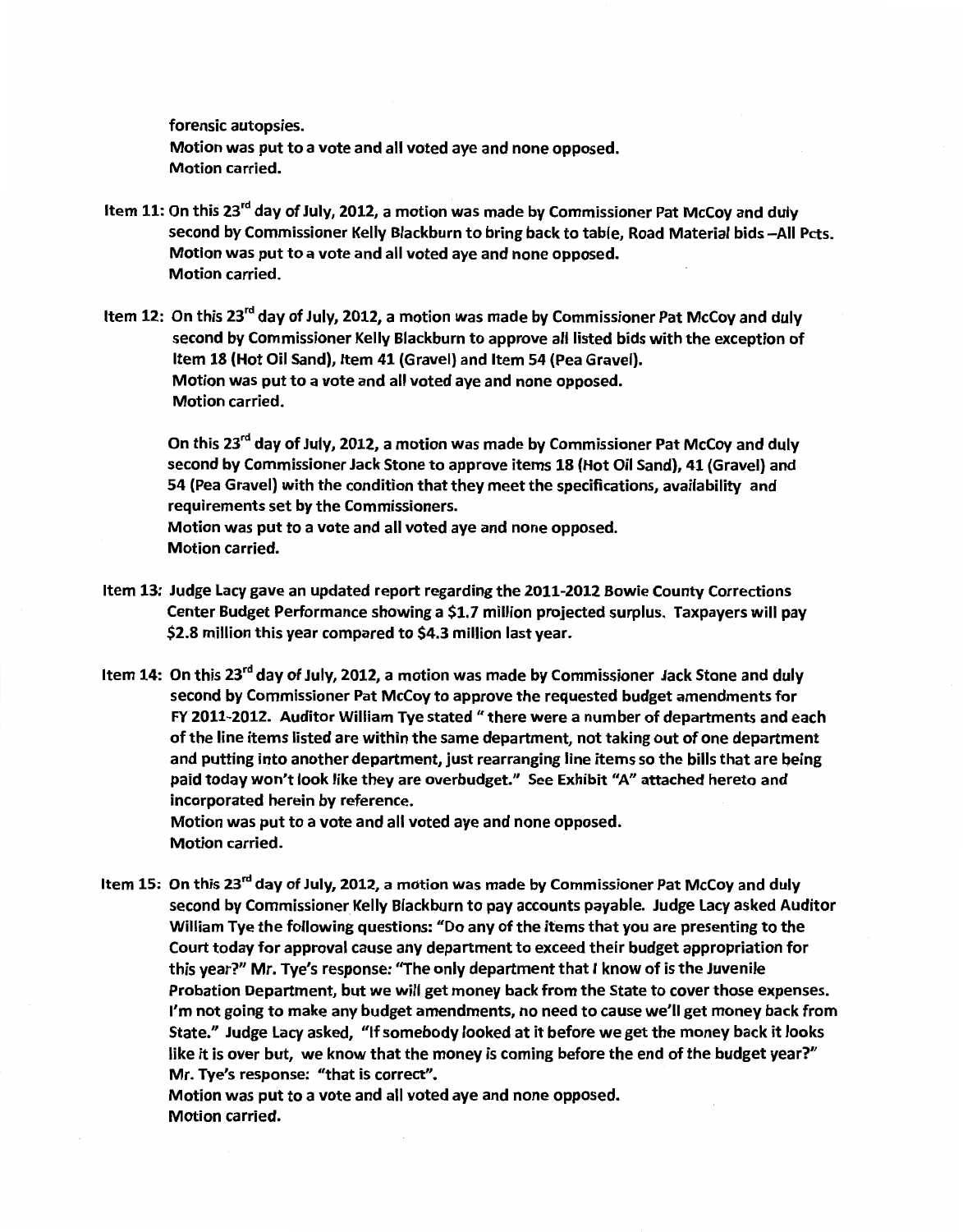Item 16: On this 23<sup>rd</sup> day of July, 2012, a motion was made by Judge Lacy and duly second by Commissioner Kelly Blackburn to approve the July 9, 2012 minutes as an Order of the Court. Motion was put to a vote and all voted aye and none opposed. Motion carried.

On this 23<sup>rd</sup> day of July, 2012, a motion was made by Commissioner Jack Stone and duly second by Commissioner Kelly Blackburn to adjourn (11:28 A.M.}.

Motion was put to a vote and all voted aye and none opposed. Motion carried.

 $\overline{a}$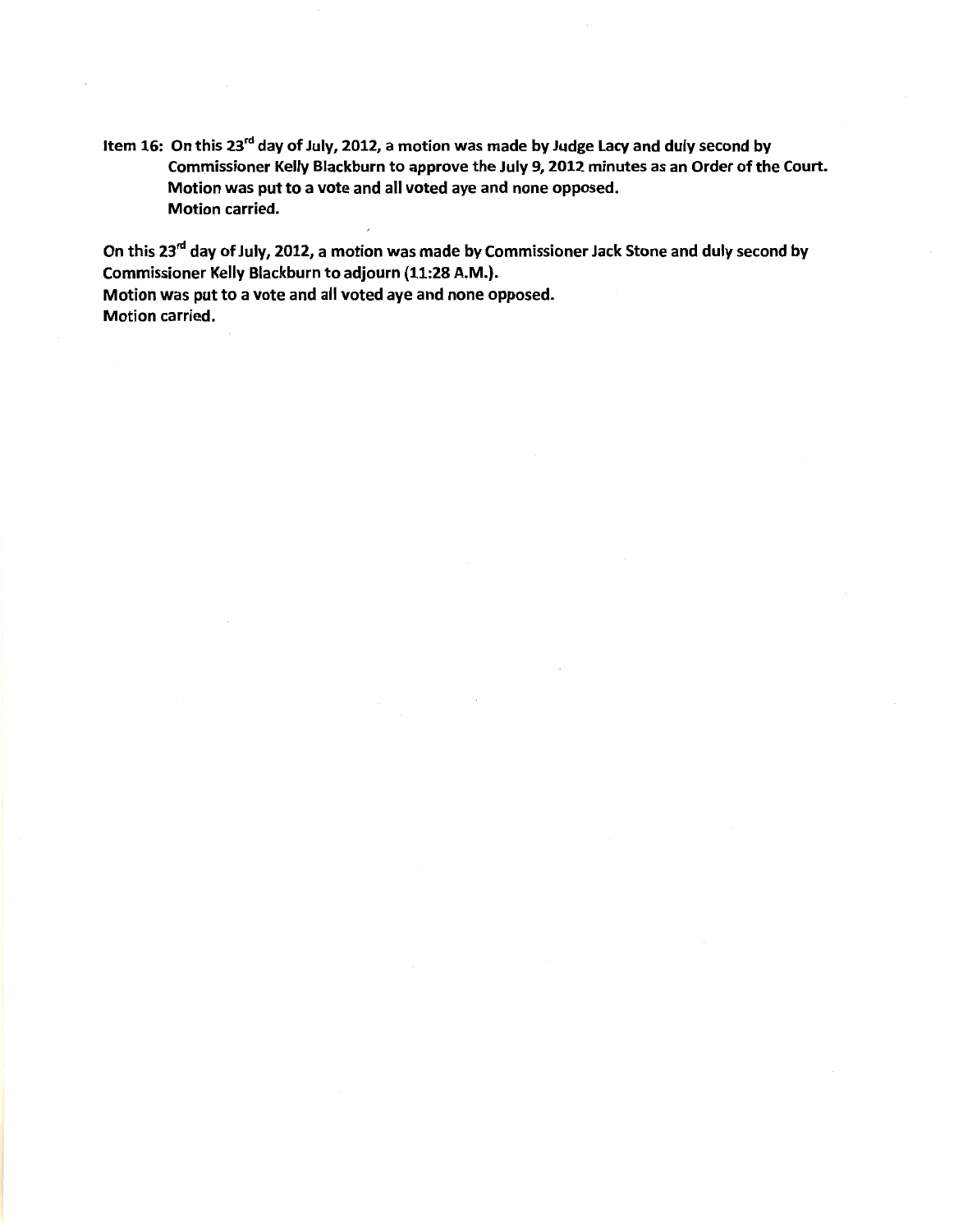$\hat{H}^{\alpha}$ 

To: Bowie County Commissioners' Court Re: Line Item Budget Amendments Date: July 23, 2012

The foilowing amendments are ordered to the 2011-2012 budget:

## Tax Assessor

|                          | Increase | 110-5-1010-5365 Office Supploes<br>Decrease 110-5-1010-5755 Telephone |                                      | 400.00   | 400.00   |
|--------------------------|----------|-----------------------------------------------------------------------|--------------------------------------|----------|----------|
| County Clerk             |          |                                                                       |                                      |          |          |
|                          | Increase | 110-5-1060-5635 Office Supplies                                       |                                      | 500.00   |          |
|                          |          | Decrease 110-5-1060-5687 Rent Equipment                               |                                      |          | 500.00   |
| Auditor                  |          |                                                                       |                                      |          |          |
|                          | Increase | 110-5-1210-5443 Dues                                                  |                                      | 100.00   |          |
|                          | Increase |                                                                       | 110-5-1210-5695 Repair Equipment     | 120.00   |          |
|                          |          | Decrease 110-5-1210-5455 Education                                    |                                      |          | 220.00   |
| Courthouse               |          |                                                                       |                                      |          |          |
|                          | Increase | 110-5-1250-5751 Supplies                                              |                                      | 3,500.00 |          |
|                          | Decrease | 110-5-1250-5791 Utilities                                             |                                      |          | 3,500.00 |
| Election Administrator   |          |                                                                       |                                      |          |          |
|                          | Increase | 110-5-1410-5467 Election Kits                                         |                                      | 3,000.00 |          |
|                          |          | Decrease 110-5-1410-5635 Office Supplies                              |                                      |          | 3,000.00 |
| <b>District Attorney</b> |          |                                                                       |                                      |          |          |
|                          | Increase | 110-5-3040-5627 Miscellaneous                                         |                                      | 1,500.00 |          |
|                          | Increase | 110-5-3040-5635 Office Supplies                                       |                                      | 700.00   |          |
|                          | Decrease | 110-5-3040-5755 Telephone                                             |                                      |          | 2,200.00 |
| General Miscellaneous    |          |                                                                       |                                      |          |          |
|                          | Increase |                                                                       | 110-5-1600-5695 Repair Equipment     | 6,000.00 |          |
|                          | Decrease |                                                                       | 110-5-1600-5415 Criminal Justice Bld |          | 6,000.00 |
| Public Defender          |          |                                                                       |                                      |          |          |
|                          | Increase | 110-5-3050-5691 Repair Building                                       |                                      | 50.00    |          |
|                          | Decrease | 110-5-3050-5791 Utilities                                             |                                      |          | 50.00    |
| JP 2                     |          |                                                                       |                                      |          |          |
|                          | Increase | 110-5-3100-5635 Office Supplies                                       |                                      | 200.00   |          |
|                          |          | Decrease 110-5-3100-5755 Telephone                                    |                                      |          | 200.00   |
| JP 4                     |          |                                                                       |                                      |          |          |
|                          | Increase | 110-5-3120-5635 Office Supplies                                       |                                      | 350.00   |          |
|                          | Decrease | 110-5-3120-5571                                                       | Jurors                               |          | 300.00   |
|                          |          | Decrease 110-5-3120-5655 Postage                                      |                                      |          | 50.00    |